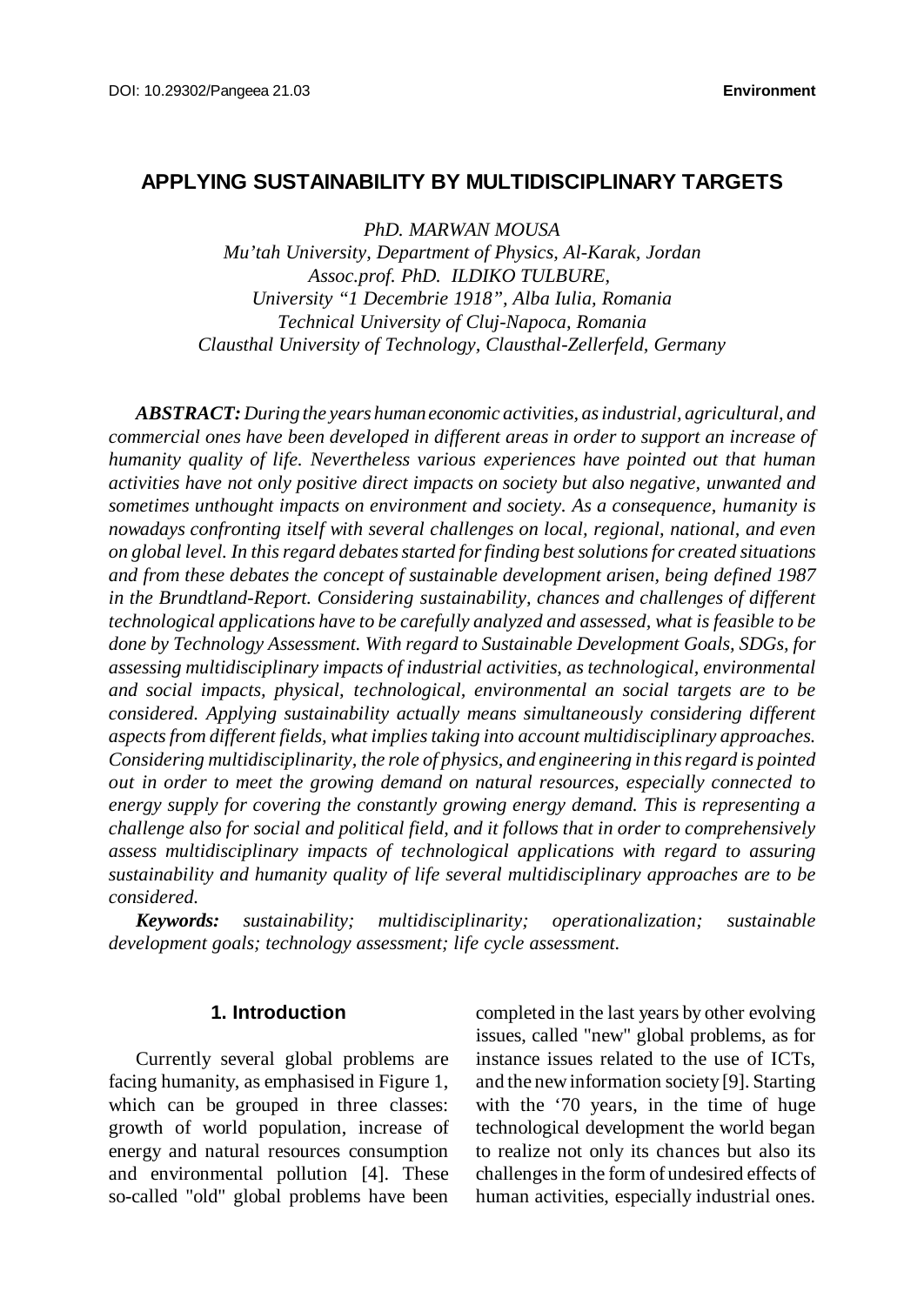After the Conference for Environment in Stockholm in 1972 and the release of the first report to the Club of Rome "Limits to Growth" in 1972 " [4] was at the latest understood that besides positive effects of technological advance, also negative effects can appear. As a result in that time the environmental awareness in Western countries began changing by considering potential negative impacts on environment. At that time started to be clear that born regional and global environmental challenges are pretty serious and they should be solved.

### **2. About Sustainable Development**

On global level discussions began on scientific, social, and political level for finding best solutions for arisen problems, which could be applicable with respect to regional differences to the developed as well as to the developing countries. In this context the Brundtland Report of the World Council on Environment and Development, released 1987, represented a result of these worldwide debates, defining for the first time the much discussed concept of sustainable develop-ment, as a potential solution for the global complex ecological, economic, and social problems, as shown in fig.1: *"Sustainable development means the ability of humanity to ensure that it meets the needs of the present without compromising the ability of future generations to meet their own needs"* [2].

The concept of sustainable development together with its applying forms and understanding patterns was very large discussed on the *United Nations Conference on Environment and Development* in Rio de Janeiro 1992 as well as approached in the closing document *"Agenda 21"* [2]. The vision of shaping a sustainable world was deeply approached during the Global Conference in Johannesburg, known as "Rio + 10" Conference in 2002 [9]. After this time a multitude of activities and initiatives

have followed, and these have unambiguouslypointed out that evolutions of physical, technological, economic, environmental, as well as of social systems have to be taken into account in synergetic relation. As it is well known, the general Brundtland definition for sustainable development hasworldwide been accepted as representing a viable solution for recognised pretty complex challenges. Neverthelessit is to be mentioned that registered experiences since that time have emphasised that the Brundtland definition alone cannot enable gaining a methodological concept, which could be successfully used and applied to different real concrete situations. This fact has been remarked on all considered levels. starting with local and regional levels until national and global levels. As a result manifold debates regarding the necessity to organize a next event have followed, this one being the so-called "Rio + 20" Conference, which took place in 2012 again in Rio de Janeiro [12].

Made experiences since that time have emphasized, that although the general Brundtland definition for sustainable development was worldwide approved, this definition alone is not enough to deliver a pragmatic concept to be successfullyhandled and applied to many different real concrete situations [3, 7]. This remarked task has been consequently recognized not only on regional or national level, but on global level too. This fact has had as a result more attention brought tosustainable development meaning, following challenging debates on various levels during different events and conferences on a worldwide level. In this context it is to be pointed out that already there are some debates concerning next World Summit for Sustainability, being stated for the year 2022. An event in this year would also represent the celebration of a half of a century since UNEP founding and the 50th Anniversary of United Nations Conference on Human Environment, held in Stockholm in 1972.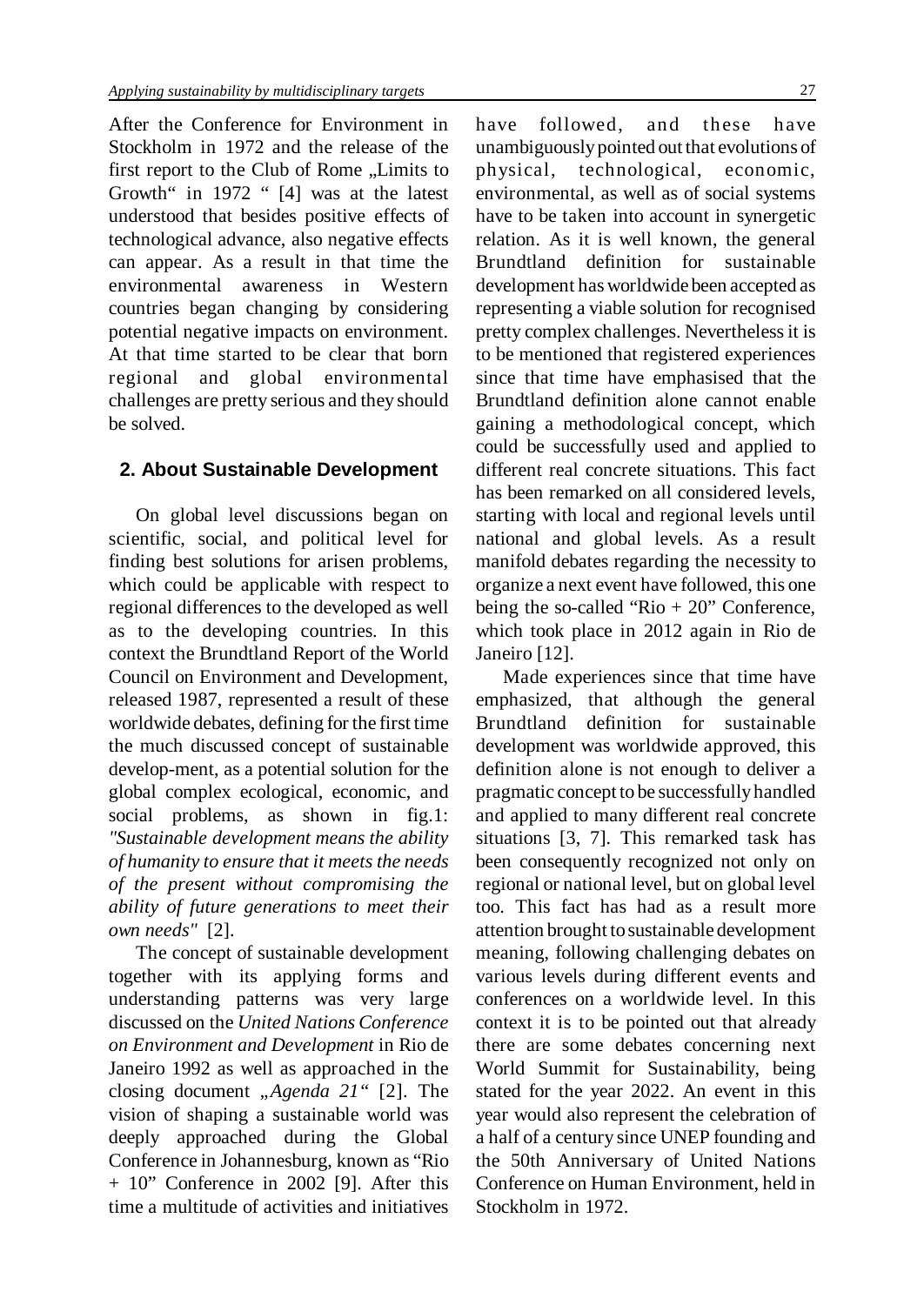

Fig.1. Multidisciplinarity in Sustainable Development Operationalisation

Taking into account mentioned developments, the goal of this article is to point out the need of multidisciplinary targets in order to support assuring human sustainability on various levels [5].

### **3. Sustainable Development Goals**

Sustainable development has in the meantime become a widely used term. Checking specific literature dealing with sustainability topics, the opinion can for sure arise, that there are as many definitions of sustainable development asthere are users of this notion [3]. Anyway with the desire of making this concept more understandable, several rules, strategies and principles of sustainable development have been during

the time defined and implemented [8]. The same remark can anyway be made, that the general Brundtland definition of sustainable development, together with delivered rules, strategies and principles, still does not deliver a concrete methodology regarding its applying ways to real concrete situations, especially on local or regional level [9].

Situations in different countries have no rarely had as a result serious difficulties in applying the concept of Sustainable Development on a local or regional level, actually not depending on development levels in technological field, in economic or in environmental fields, connected to the socio-political one in various countries [5, 9]. Rating for instance environmental impacts of technological applications could nevertheless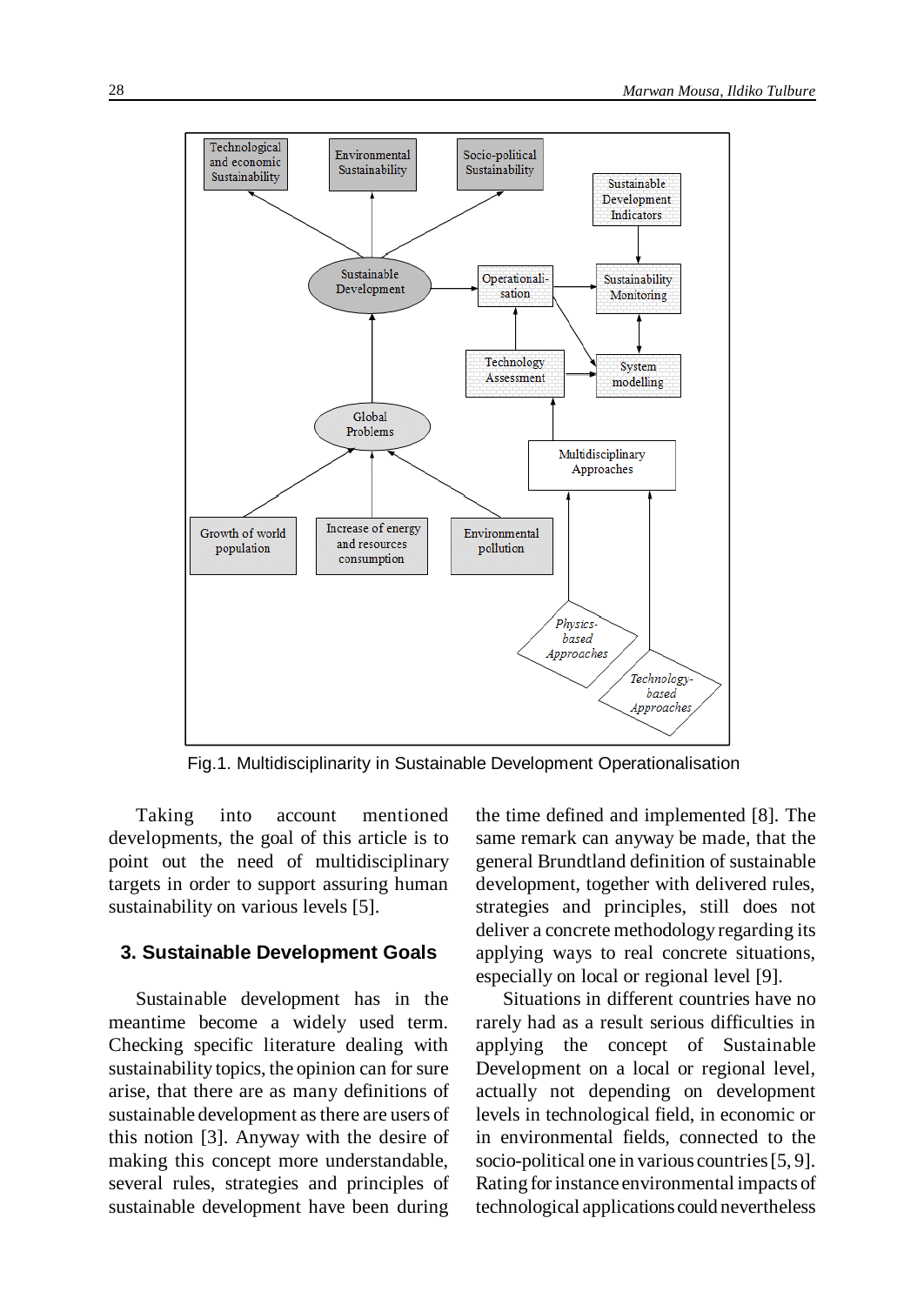enable defining some stringent goals of assuring sustainability on a local or regional level. For sstainability operationalisation there is a need for a general and flexible methodology by a systematic approach, which has to enable defining multidisciplinary targets and by this making possible applying Sustainable Development to each concrete case in specific conditions of the observed system [5].

In this context defined Sustainable Development Goals are very relevant and useful, as being usable for each considered region with various weightings. As mentioned by the UN, Sustainable Development Goals are the blueprint to get a better and more sustainable future for all. They address the global challenges we face, including poverty, inequality, climate change, environmental degradation, peace and justice. The 17 Goals of Sustainable Development, as defined by United Nations, are presented in Figure 2 and mentioned in the following [14]:

- Goal 1: End poverty in all its forms;
- Goal 2: Zero Hunger;
- Goal 3: Health;
- Goal 4: Education;
- Goal 5: ender equality and women's empowerment;
- Goal 6: Water and Sanitation;
- Goal 7: Energy;
- Goal 8: Economic Growth;
- Goal 9: Infrastructure, industrialization;
- Goal 10: Inequality;
- Goal 11: Cities;
- Goal 12: Sustainable consumption and production;
- Goal 13: Climate Change;
- Goal 14: Oceans;
- Goal 15: Biodiversity, forests, desertification;
- Goal 16: Peace, justice and strong institutions;
- Goal 17: Partnerships.

In order to achieve these goals several specific targets have been defined, which can be regionally followed to be fulfilled, depending on the concrete situation in each considered region.

# **4. Operationalising Sustainable Development by Considering Multidisciplinary Targets**

Operationalising sustainable development actually means translating its goals into measures of various kinds, as especially coming from technical, economic, environmental, socio-political and educational fields. For exact knowing got situation related to sustainable development operationalisation in a certain region there is a need for monitoring and controlling instruments. These should give information with regard to shaping most relevant sustainability targets in order to get mentioned goals, including by this without any doubt multidisciplinary approaches [5]. In this context sustainability operationalization actually means establishing multidisciplinary targets not at least by applying physics - and technology - based approaches on different levels and for various given situations [8]. As it can be recognised in Figure 2, mentioned Sustainable Development Goals are considering multidisciplinary targets [14].

Taking these goals into consideration a general methodology for operationalising sustainability by multidisciplinary targets can be materialized on different levels by emphasising following steps [3, 8]:

- 7 stating sustainability target for considered region;
- 7 establishing specific space and time scales;
- 7 approaching considered region in a systemic way by modeling existing interactions;
- 7 setting up concrete multidisciplinary aims for considered case;
- 7 elaborating concepts and measures for getting stated sustainability target by establishing priorities;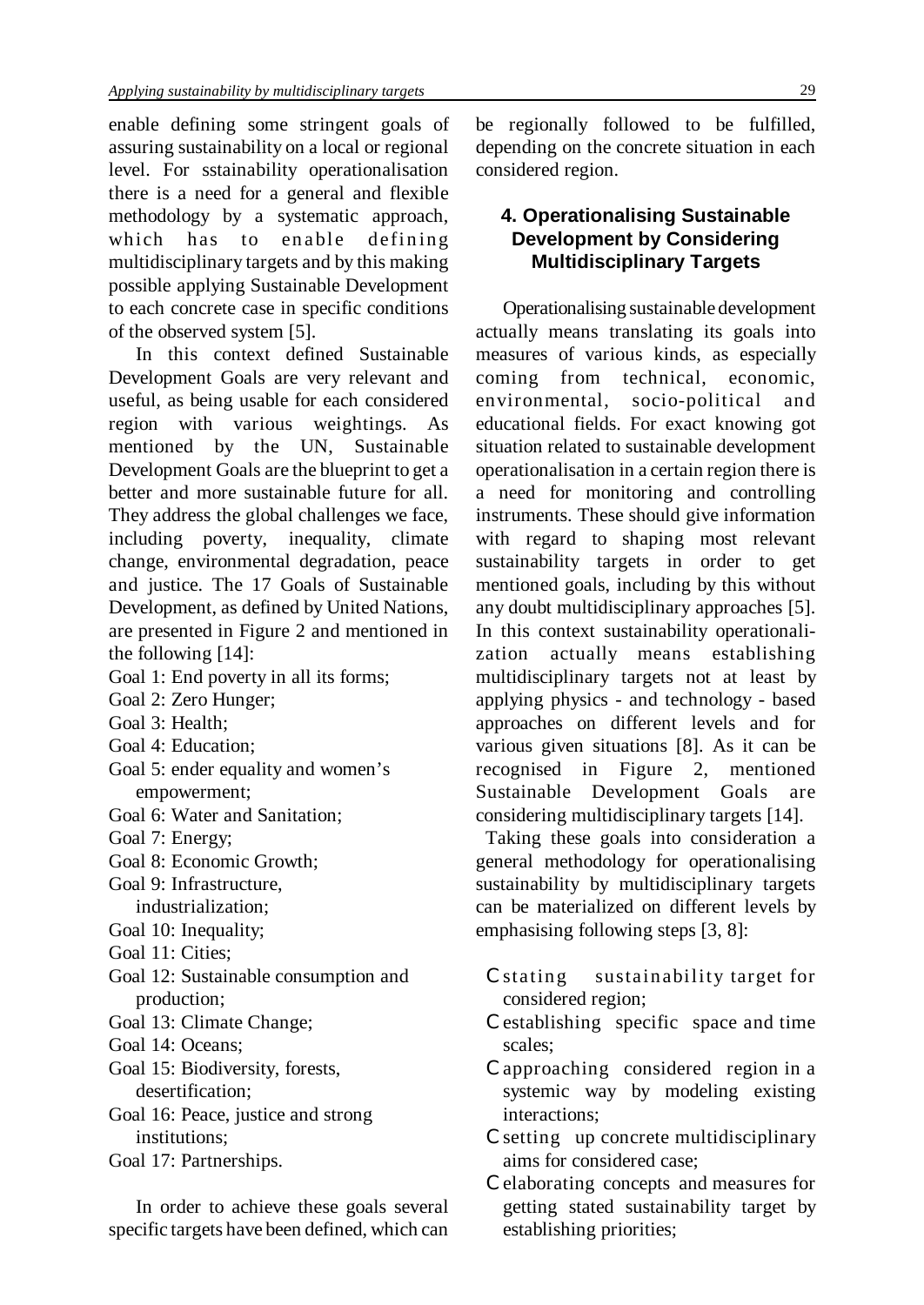

Fig. 2. Sustainable Development Goals. (Source: https://en.unesco.org/sustainabledevelopmentgoals)

- 7 developing monitoring, assessing and controlling instruments in form of indicators;
- 7 verifying potential results, which could be got after introducing proposed measures by running simulations and by comparing various potential developing scenarios;
- 7 applying into practical situation most suitable developed concept for the considered case.

In order to succeed a successful sustainability operationalization, made experiences in this field have pointed out that there is necessary to establish concrete aims for an individual problem-case and from these aims concepts to achieve them have to be prepared. In this context sustainability is to be newly defined and approached for each different case. On the other side space and time scales are to be separatelyestablished for each case [8]. Such a complex multidisciplinary approach is only possible to be handled if several physical, technological, economic, environmental and social criteria are taken into account as playing main roles [2]. Followed wish is in fact to raise the quality of life of human beings without registering lot of unwanted environmental and social impacts [9].

In order to succeed enabling a

multidisciplinary analysis in this regard, methods and instruments of Technology Assessment are to be used and applied for assessing industrial processes by a comprehensive approach with regard to potential economic, environmental aswell as social impacts [5, 9, 11].

## **5. Multidisciplinary Goals by Technology Assessment**

After delivering the concept of Technology Assessment, TA around the sixties several publications have appeared, which are dealing with general notions, goals, methods and instruments with regard to this concept. This is the reason why in the following a description of Technology Assessment is not made, only some remarks concerning this concept will be delivered, that are also relevant in the context of operationalising Sustainable Development.

Going into details regarding given methodologyfor operationalising Sustainable Development one can state that many steps of this methodology can be identified also in the single phases of Technology Assessment [1, 9]. The situation has been identified that often a concrete sustainability task is to be approached by carrying out a study of Technology Assessment. Or such a study has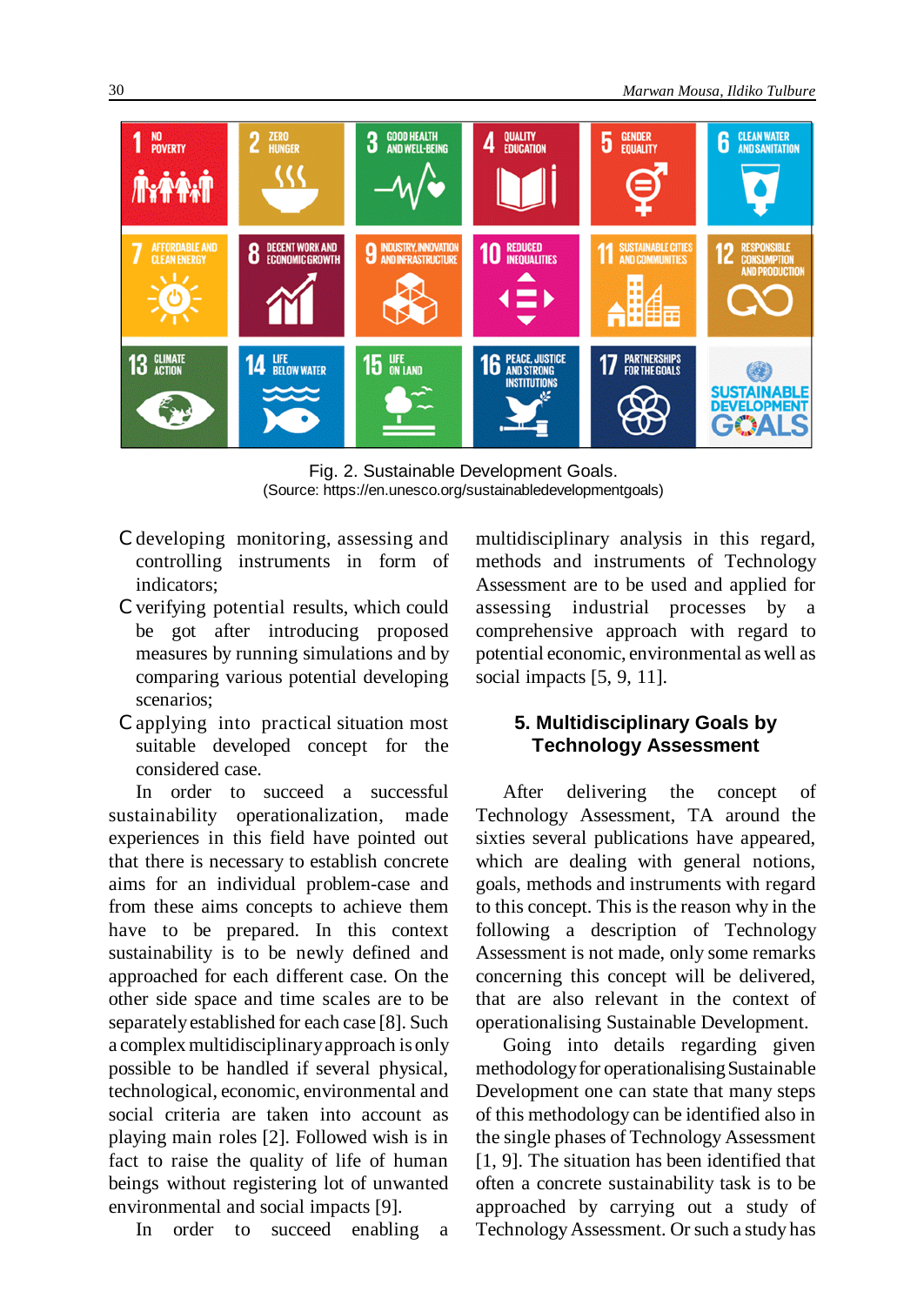the goal to find out if a technology has negative impacts on different domains, which actually is meaning to find out if the impacts of a technology application do not conflict with the goals of Sustainable Development, as presented in Figure 2 [14].

Concerning the application of the concept of sustainable development there are several levels to do it, starting with the global level until the local or even the sectoral one [2]. On a global level applying sustainable development means to define general aims for the whole world, what actually have more or less happenned with the occasion of the Rio-Conferences [12] as well as with the definition by United Nations of the 17 Goals of Sustainable Development [14], as shown in Figure 2. Applying sustainable development on national level implies to define goals by paying attention to specific conditions of considered countries. On regional or local level concrete measures for applying sustainable development are generally stated in the Local Agendas 21 [3, 8, 9]. On the level of an industrial process or of a product applying development means to actually use instruments of Technology Assessment [1, 3]. Many methods, which are used in Technology Assessment are also used for applying sustainable development by considering multidisciplinary tasks. In Figure 1 Technology Assessment is mentioned in accordance with the methodology for sustainable development operationalisation [3, 9]. In order to assess potential impacts of proposed measures, control and evaluation instruments are needed, with the goal of shaping sustainable development on a local level.

Technologies evaluations made by engineers have up to now been focused almost without exception on technical aspects, like functionality and safety, and on economic aspects, following legal and financial boundary conditions. Considering sustainability more criteria have to be considered like: environmental quality, social and human values, quality of life. This kind of evaluations need multidisciplinary approaches and interdisciplinary cooperations [2, 9]. Applying Technology Assessment for sustainability operationalisation means analysing the stability of complex dynamic environmental, economic and social systems, in order to find out developments which could demonstrate instabilities. Many fields in this context are to be further researched, as for instance [3]:

- 7 State description using Sustainable Development Indicators (SDI);
- 7 Dealing with uncertain or unclear knowledge;
- &Improving methods and instruments;
- 7 Orientation with values and dealing with value conflicts:
- 7 Developing specific assessing criteria;
- 7 Modelling and simulating dynamic systems

Technology Assessment independently how it is called, if Technology Evaluation, Innovation Research, System Analysis or others, brings together almost all of the scientific disciplines in a multidisciplinary task, with the question of how sustainability to be operationalised by using so-called instruments of Technology Assessment. Actually part of what engineers do is to evaluate developments in technology by applying for instance tools for assessing multidisciplinary impacts of technological applications, as presented in Figure 3, as environmental, technological, social or political ones.

### **6. Assessing Multidisciplinary Impacts**

In order to assess multidisciplinary impacts of different technological applications for rating potential effects of human activities, especially industrial ones on environment, several tools can be used [9]. As presented in Figure 2 the commonly applied ones for usual situations are the Multidisciplinary Impact Assessment, the Eco-Audit and the Life Cycle Assessment, LCA [1, 3, 9].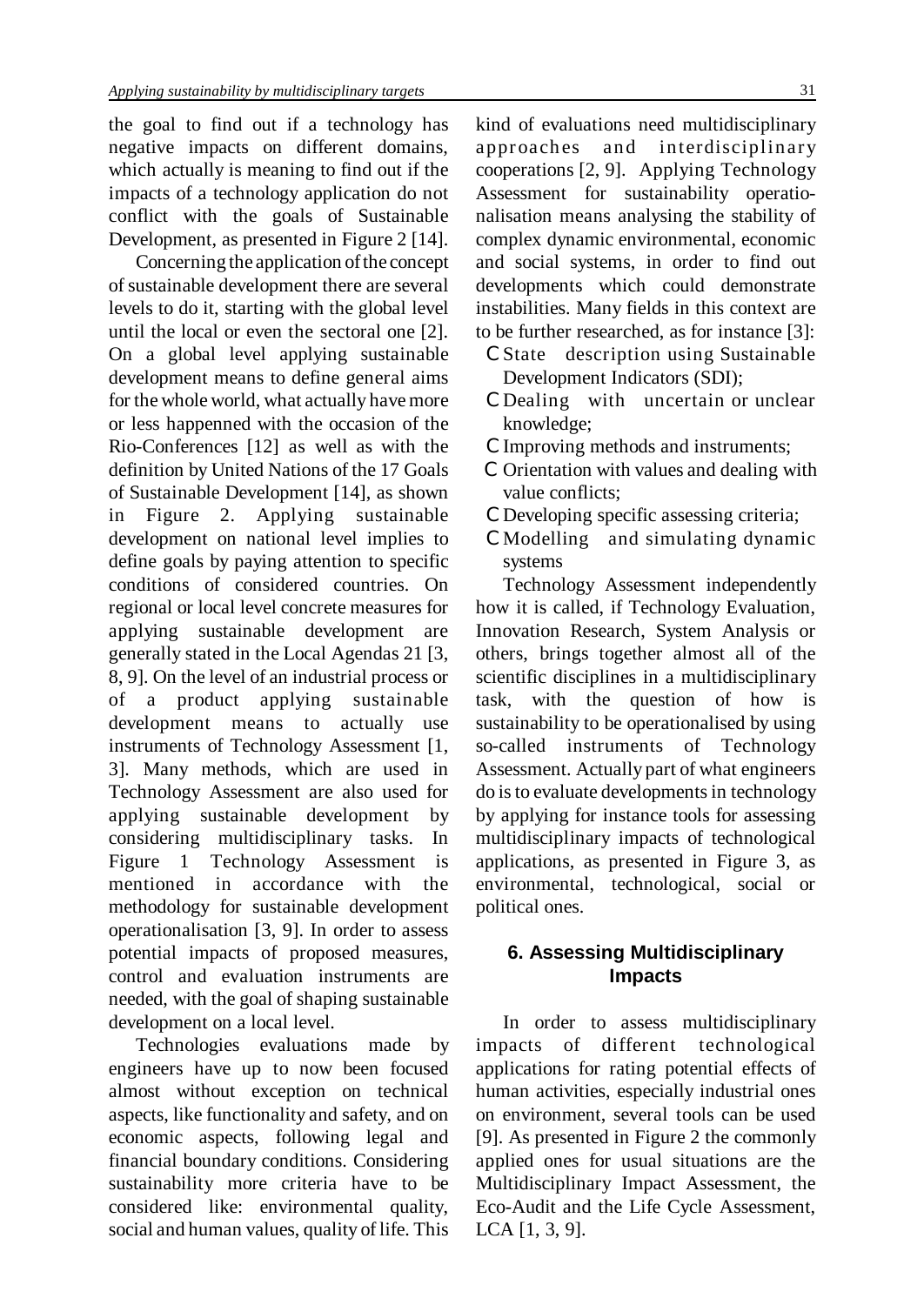

Fig. 3. Tools for assessing multidisciplinary impacts of technological applications

### **6.1. Multidisciplinary Impact Assessment**

Regarding Multidisciplinary Impact Assessment it is to be mentioned that since 1985 there is a legislative framework in the European countries. In Germany for example the law concerning the examination of different public or private projects was promulgated 1990. In Romania there is since 1994 a legislative reglementation through the Ordinance of the Minister for Water, Forests and Environmental Protection regarding the examination of potential impacts on the environment of economic and social activities [6]. From the multitude of multidisciplinary impacts, the analysis of environmental effects has as a goal that activities are planed to be carried out in a way that their environmental impacts are as small as possible [4]. Going into details it should be considered that potential consequences of a project have to be searched, described and assessed and that the analysis results have to be delivered to the authorities which have to decide basing on these results. In order to carry out such an analysis, the project, which has to be certified, must contain information about the project itself, about proposed measures to diminish potential negative impacts, as well as about other possible alternatives. The application domain for such studies is generallyrepresented by public projects. The requirements of a project with respect to

such a Multidisciplinary Impact Assessment are the following: assessments have to be transparent and public, methods used are to be unified, and results have to be comparable [9].

#### **6.2. Eco-Audit**

In the standard family DIN-ISO 14000 is stated that the environmental management in a company is actually representing all of measures directed to organise and lead the activities in a company related to environmental protection, also including installations and plants for environmental monitoring and protection [13]. Taking this into account the Eco-Audit is representing a management tool for a documented, periodic, objective and systematic assessment of the processes regarding the environmental management in a certain company. With respect to environmental protection the Eco-Audit is working in a preventive way. Carrying out an Eco-Audit in a certain institution is actually meaning to monitor the present existing situation in the respective company. Results are stating the potential impact of production processes or other activities in the considered company or institution with respect to the environmental quality. On the other side an Eco-Audit carried out for a company informs about the interest to respect legislative measures and decrees in the field of environmental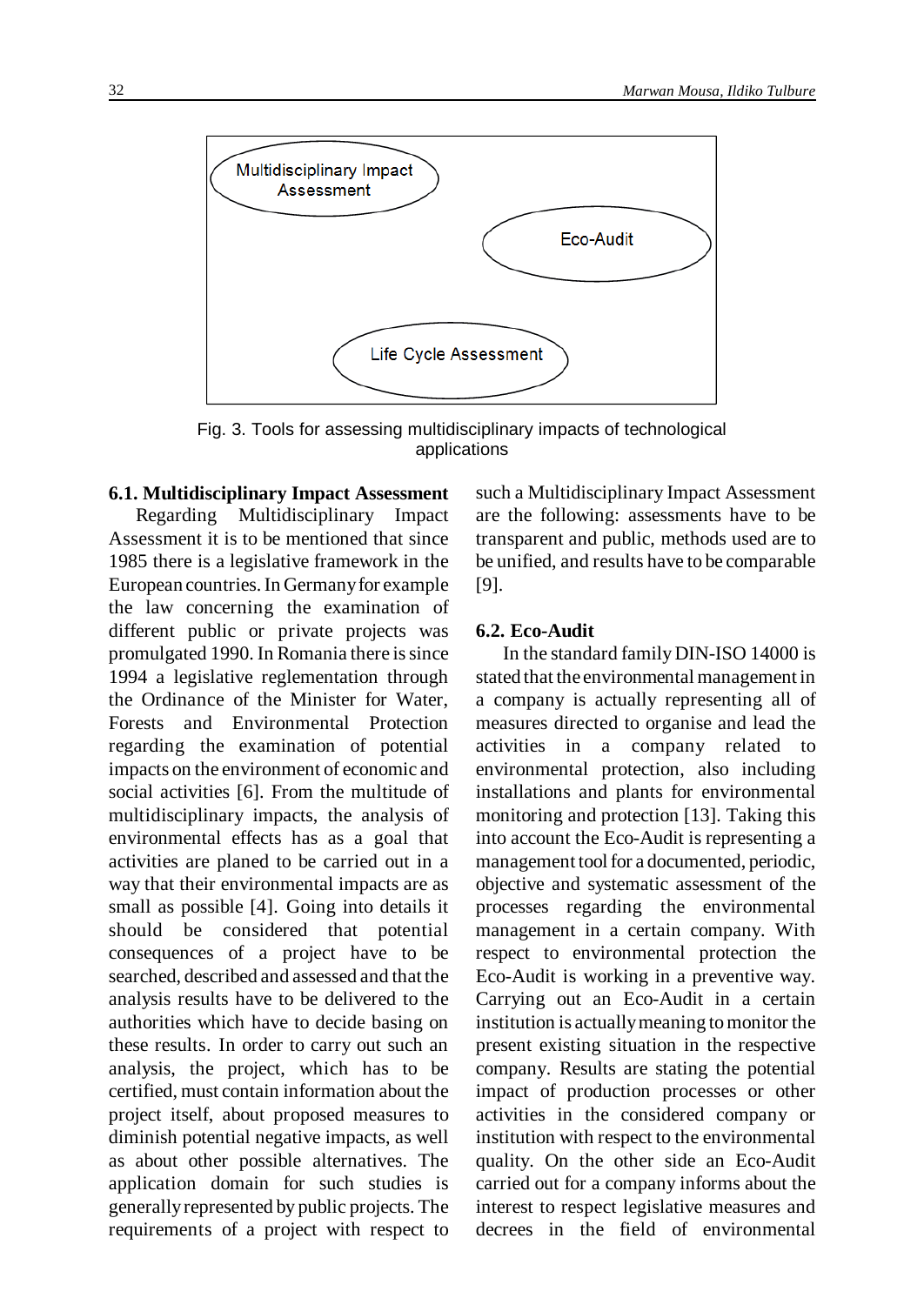protection as well as about the goal of the company related to decrease potential environmental impacts [3, 9]. Taking into account the results of an Eco-Audit, it is possible for a company to improve its environmental protection program by reorganising certain production processes or production related activities in the company with considerable environmental impact. The general aim is represented by the fact that companies are actually voluntarily taking part in this process with the conviction of gaining in the end economic advantages. It is to be mentioned that for successfully carrying out an Eco-Audit also a lot of environmental data should be available, which means that an appropriate database should be available. With this goal the steps of collecting, processing and evaluating data and information from companies are relevant, especiallyregarding production and environment related data [3].

#### **6.3. Life Cycle Assessment, LCA**

As a result of the wish to raise humanity quality of life, several activities have been carried out during the years directed to this aim, especially concerning lot of production processes, but also related to non-productive industries, meaning by this especially the services sector as well as tourism industry. All these mentioned activities have had and still do have also in current times as side effect smaller or bigger, anyway not insignificant environmental impacts [2]. One of the most used tools in order o succeed approaching and evaluating potential environmental impacts of different technological applications is represented by the Life Cycle Assessment, LCA [9]. Delivering Life Cycle Assessments of products means taking into account several steps [9, 13]:

- Definition of goal and scope of the analysis;
- Inventory analysis;
- Impact assessment;
- Interpretation of results. The first step regarding the *Definition of*

*goal and scope* has to clearly state the followed goal, as well as the motivation for carrying out the study, specifying intended audienced. Stating the scope of the Life Cycle Assessment is including several items [13], such as:

- functions of the product;
- functional unit;
- system boundaries;
- used methodology for the impact assessment;
- needs for data requirements;
- made assumptions;
- necessarily considered limitations.

The next phase of Inventory analysis is mainly meaning data collection and stating calculation methods for quantifying relevant inputs and outputs of the approached system. Such inputs and outputs may state the use of resources as well as pollutants emissions by the system [13]. The third step regarding Impact assessment has as a goal assessing possible impacts on the environment by using results of inventory analysis. Impact assessment may possibly include aggregating got results [9]. It is to be emphasised at this point that the methodological and scientific framework for impact assessment is still in development. In this step of impact assessment aggregated indicators are often applied with the goal of enabling transparent evaluations [1]. Last phase regarding *Interpretation of results* deals with putting together findings from inventory analysis and impact assessment in form of conclusions and recommendations to decision-makers [1, 9].

## **7. Applying Life Cycle Assessment in Multidisciplinary Context**

For dealing with Life Cycle Assessment especially for improving various products and by this their fabrication lines in order to get minimum environmental impacts, as a result of many debates in scientific circles, already several years before the international family of standards DIN ISO 14000 for en vironmental management was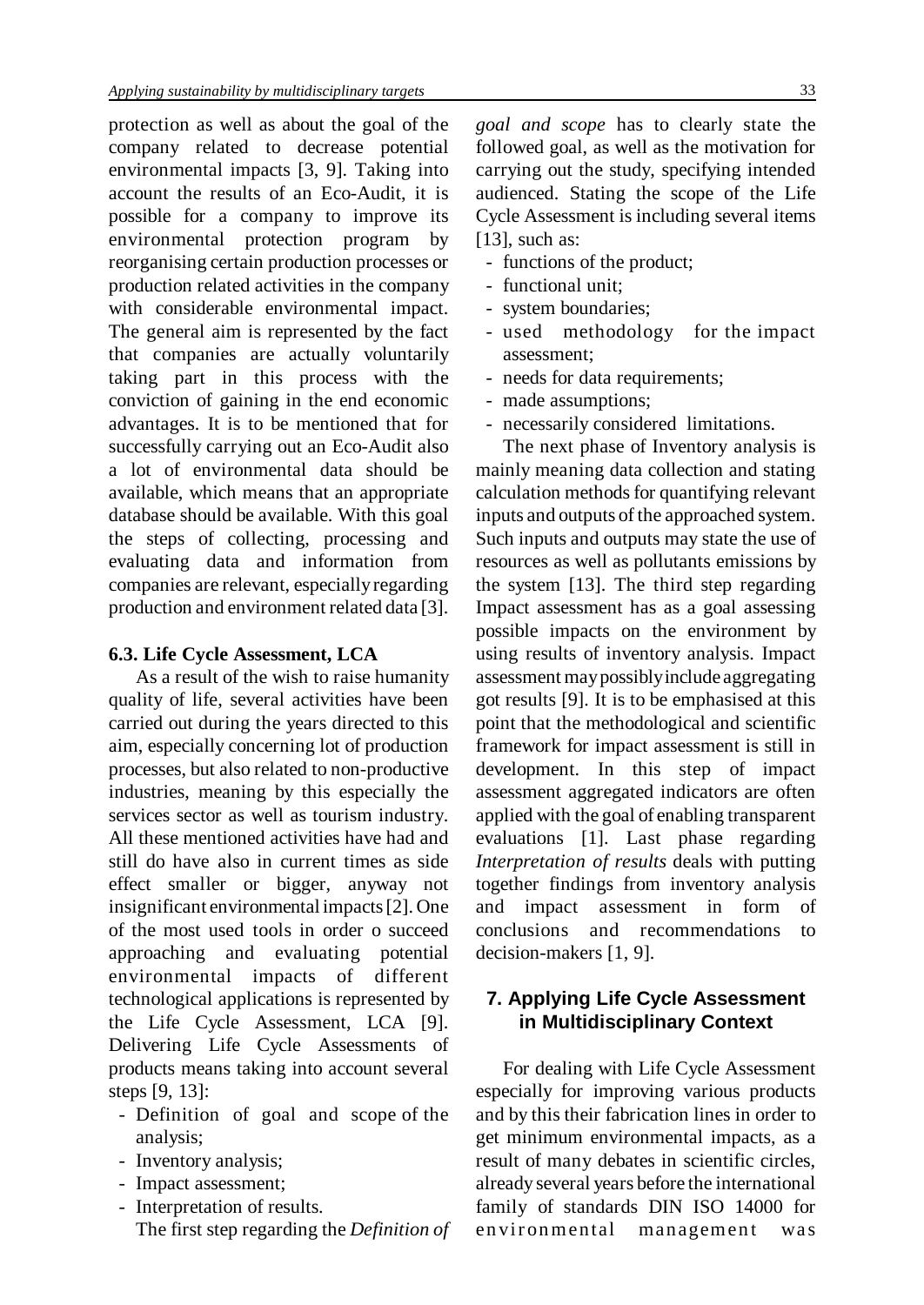promulgated [13]. This family of standards contains also one, the specific norm, DIN ISO 14040, for Life Cycle Assessment. Considering this standard, the Life Cycle Assessment is represented by a holistic integrative analysis, which records environmental effects of a product during its life cycle, starting with its fabrication, and ending with its consumption and disposal, by considering as well recycling, as can be remarked in Figure 4 [9]. It is to be observed that transport processes are also considered in the general life cycle of a product, and stated with  $T''$ , not only production and consumption processes. Actually each phase

The life cycle of a product considers relevant phases in existence and use of a product, as presented in Figure 4, starting with the extraction of various resources used to manufacture the product and ending with product disposal [9, 13]. When going into details regarding the most important steps in the product life cycle it can be remarked that there are the following ones, as presented in Figure 4 [7. 9, 13]:

- Resources mining;
- Preliminary production;
- Production;
- Consumption or use
- Product disposal.



Fig. 4. Phases of the general life cycle of products

in the general life cycle of a product can have relevant environmental impact, but actually not only an environmental impact, but also impacts in economic and social field, considering by this multidisciplinary impact assessment [5].

In the process of carrying out Life Cycle Assessment a difficult step is represented by gaining specific relevant data and information about products and production processes [2, 11]. In order to compare different life cycle stations of a product from the point of view of environmental impacts is generally needed to apply various environmental indicators. Such indicators are applied depending on intended goal of the Life Cycle Assessment of a certain product, meaning by this if the results are assessed on sectoral, local or regional level. [9, 13]. The process of shaping appropriate environmental indicators is currently still in development [1, 5].

Recycling is representing a considerable phase in each product life cycle, actually having a main role in various phases of the life cycle, beginning with the preliminary production, over production and consumption or use of the certain product, as it can be observed in Figure 4.

The step of*resources mining* isincluding mineral resources extraction, which become raw material used to manufacture the considered product. The step of *preliminary production* is containing the fabrication of components, which will be assembled during production to get the intended final product. In the step of production the components are assembled, resulting the product in its final form.

The phase of *consumption* or use is meaning processes after product sale, because thereafter the respective product is entering in the stage of consumption or use. After the step of product use follows the step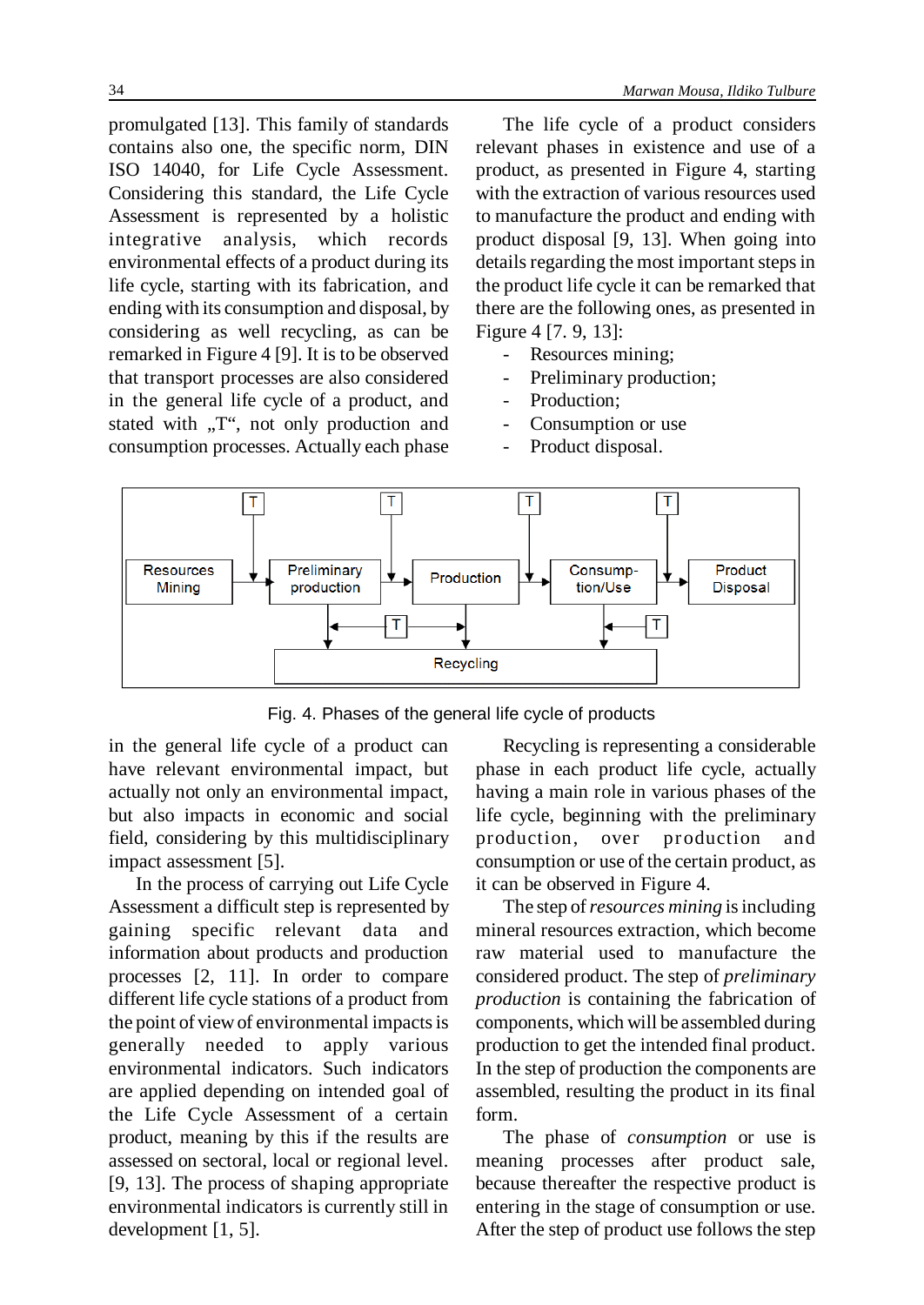of *product disposal*, which is actuallythe last stage in the product life cycle. In this stage the used product should be directed, if possible, into the phase of*recycling*. Certain product elements, which can not be recycled, finallybecome waste and enter into the waste processing stage [7, 11].

In order to make possible the use of presented tools for assessing environmental impacts along products life cycle, different steps in the life cycle of a certain product or same step in the life cycles of different products have to be analysed and compared [8, 9, 10]. With this aim aggregated indicators are needed in order to make possbile a comprehensive assessment of environmental impacts of industrial systems [2, 7]. Such an indicator is represented by the Aggregated Emission Indicator, AEI [9], which is defined as the weightened sum of single emissions:

$$
AEI = \frac{1}{\sum_{i} w_i} \cdot \sum_{i} w_i E_i \quad (1)
$$

where: wi-weighting coefficients and Ei - pollutants emissions

The use of weighting coefficients is pointing out the fact that pollutants impacts on health and on ecosphere and also the emitted pollutants quantity is not the same for all considered pollutants [8]. By using a Fuzzy Logic based method it is possible to calculate such weighting coefficients, wi for different pollutants, some results for a generic car, having an average weight of 1000 kg, and an average mileage of 150000 km, being given in Tables 1 and 2. According to Figure 4, the environmental impact of different life cycle stations can be compared by presented Aggregated Emission Indicator, AEI [8, 9].

By using the values for pollutants emissions, as given in Table 1, in the fabrication process of basic materials for a generic car as well as in the utilisation phase, the overall matrix of emissions with relevant data for the analysed application example can be got, and is presented in Table 2.

## **6. Conclusions**

Pollutants emissions in the given example, stated in Table 1 are emphasising that most pollutants are emitted in the usage phase of a car. This means that the AggregatedEmission Indicator, AEI is much bigger in this phase compared to the phase of

| Phase of basic materials fabrication (Preliminary production) |                |                           |                           |                           |                                        |  |  |  |  |
|---------------------------------------------------------------|----------------|---------------------------|---------------------------|---------------------------|----------------------------------------|--|--|--|--|
| Material                                                      | Weight<br>[kg] | $CO2$ - emissions<br>[kg] | $NOx$ - emissions<br>[kg] | $SO2$ - emissions<br>[kg] | CO-emissions<br>$\lfloor \log \rfloor$ |  |  |  |  |
| $Steel + iron$                                                | 654            | 1007,16                   | 0.78                      | 1,18                      | 0,039                                  |  |  |  |  |
| Flush                                                         | 80             | 48,88                     | 0,016                     | 0,18                      | 0,0008                                 |  |  |  |  |
| <b>Plastics</b>                                               | 100            | 189,3                     | 0,51                      | 1,06                      | 0,072                                  |  |  |  |  |
| Alumin.                                                       | 40             | 292                       | 0.69                      | 2,44                      | 0.36                                   |  |  |  |  |
| Rubber                                                        | 60             | 134,59                    | 0,16                      | 0.30                      | 0,027                                  |  |  |  |  |
| <b>Glass</b>                                                  | 35             | 20,65                     | 0,0046                    | 0,00094                   | 0,007                                  |  |  |  |  |
| Σ                                                             | 969            | 1692,58                   | 2,16                      | 5,16                      | 0,50                                   |  |  |  |  |
| Phase of generic car utilisation (Consumption/Use)            |                |                           |                           |                           |                                        |  |  |  |  |
| Generic car                                                   |                | 29308                     | 189                       | 6,8                       | 804                                    |  |  |  |  |

Table 1: Pollutants emissions in [kg] in the fabrication process of basic materials for a generic car and in the usage phase [9]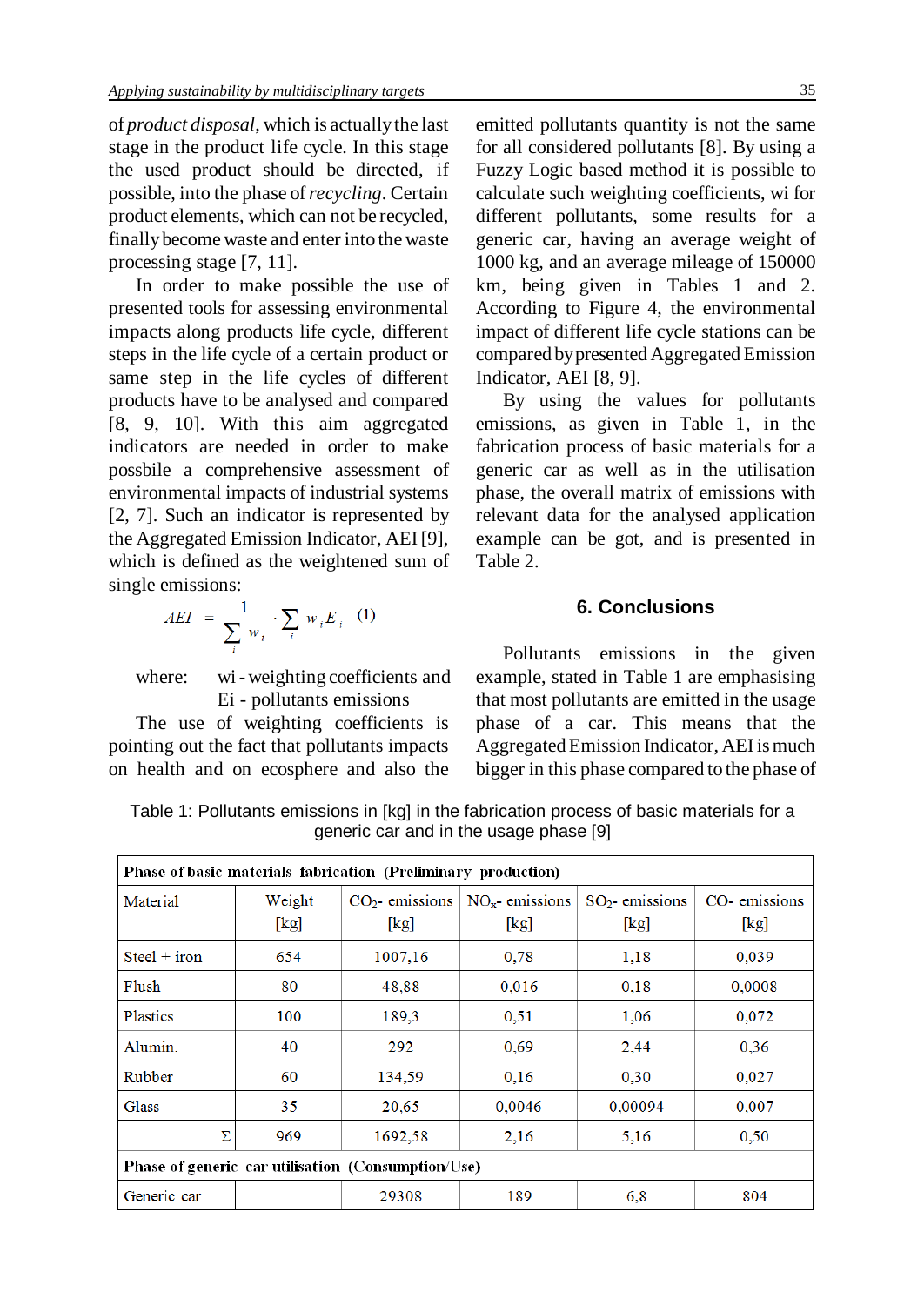basic materials fabrication. It would be of interest to calculate AEI also for other life cycle phases. It is to be expected that in this way problematic points in the production processes can be emphasised with the goal of finding appropriate measures for improving life cycles of considered products by multidiscplinary targets. The growing interest for establishing potential impacts of different products and production processes has pushed forward developing appropriate tools of Tchnology Assessment. Although industrial activities have the aim to support increasing humanity quality of life, nevertheless beside their positive impacts, they often have also negative ones on environment and society.

Several tools of Technology Assessment can be used for evaluating diverse multidisciplinary impacts of human activities. From these ones, the Life Cycle Assessment, LCA is currently world wide used to assess especially environmental impacts of products.

An evaluation method based on the Aggregated Emission Indicator, AEI has been presented and applied for an automotive system.

Got results emphasise working ways of presented methodology and enable assessing different phases of products life cycles. In presented example the phase of geting basic materials needed for a car fabrication is followed by a certain environmental impact regarding air, but the phase of effective car usage produces much more air pollutants than the car production itself. By this a multidisciplinary area is touched, because actually there would be a need of changing human mentalities regarding car using ways, being much more relevant than getting a less pollutant car production process.

From this reason inter- and multidisciplinary cooperation is needed in the future for optimizing products life cycles and by this for minimizing their environmental impacts.

|                                | $CO2$ - emissions<br>[kg] | $NOx$ - emissions<br>[kg] | $SO_2$ - emissions<br>[kg] | CO-emissions<br>[kg] | AEI<br>[kg] |
|--------------------------------|---------------------------|---------------------------|----------------------------|----------------------|-------------|
| Wi                             | 0.67                      | 0.46                      | 0.42                       | 0.33                 |             |
| Basic materials<br>fabrication | 1692,58                   | 2,16                      | 5,16                       | 0,50                 | 604,98      |
| Utilisation                    | 29308                     | 189                       | 6.8                        | 804                  | 10633,76    |
| Σ                              | 31000.58                  | 191,16                    | 11,96                      | 804,5                | 11238,74    |

Table 2: Matrix of emissions with emissions in [kg], and calculated AEI for two life cycle stations of a generic car [9]

## **References**

- 1. Grunwald, A. 2002, *Technikfolgenabschätzung Eine Einführung (Technology Assessment – An Introduction)*. Edition Sigma, Berlin.
- 2. Hauff, V. (Ed) (1987), *Our Common Future. The Brundtland Report of the World Commission on Environment and Development*, Oxford Univ. Press, Oxford.
- 3. Jischa, M. F. (2014), *Herausforderung Zukunft. SpringerSpektrum*, New Edition, Berlin/Heidelberg.
- 4. Meadows, D. and D. (1972), *The Limits to Growth*. Universe Book, New York.